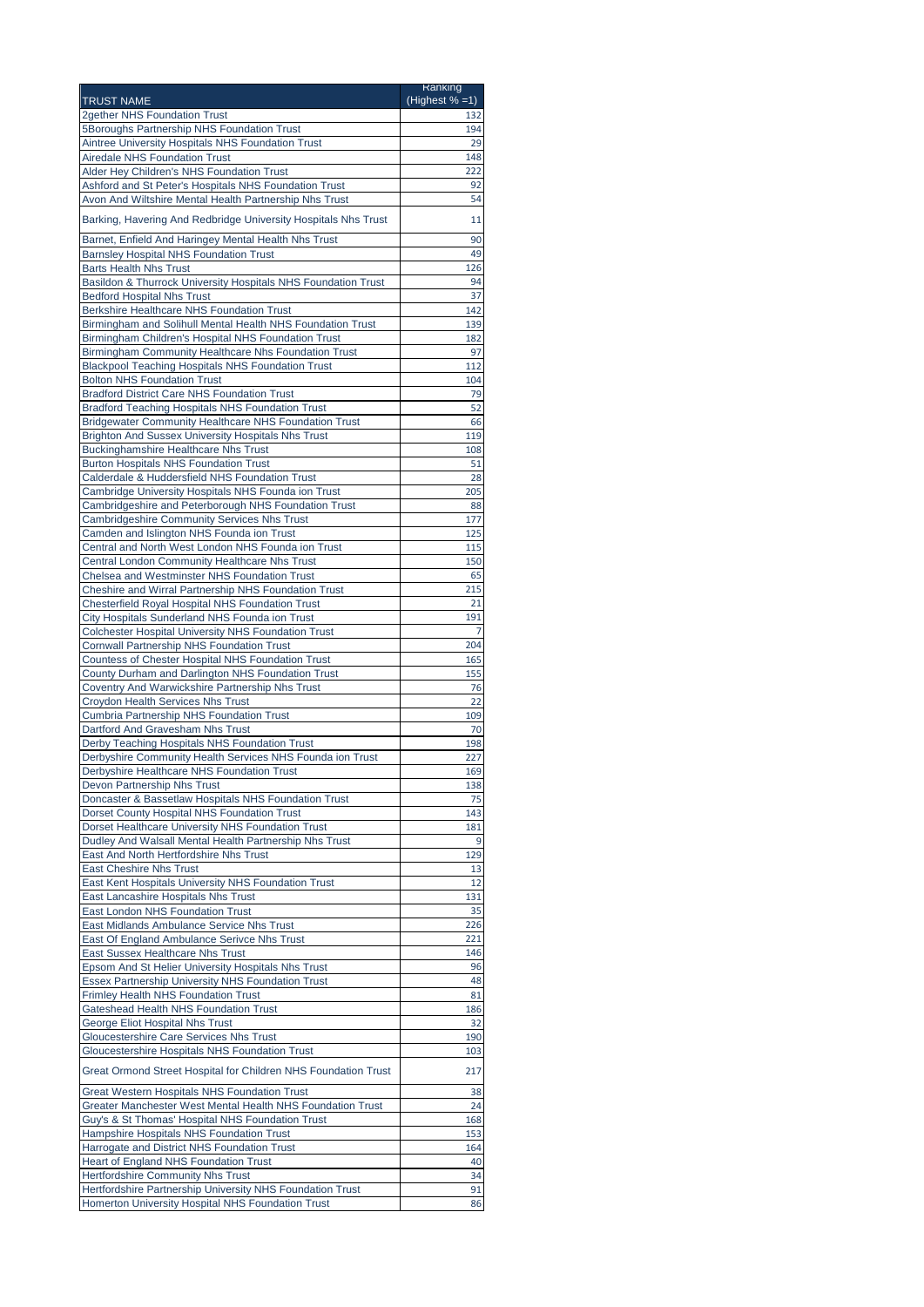|                                                                                                     | 26        |
|-----------------------------------------------------------------------------------------------------|-----------|
| Hounslow And Richmond Community Healthcare Nhs Trust<br>Hull And East Yorkshire Hospitals Nhs Trust | 223       |
|                                                                                                     | 189       |
| <b>Humber NHS Foundation Trust</b>                                                                  | 122       |
| <b>Imperial College Healthcare Nhs Trust</b>                                                        |           |
| Ipswich Hospital Nhs Trust                                                                          | 120       |
| Isle Of Wight Nhs Trust                                                                             | 17        |
| James Paget University Hospitals NHS Foundation Trust                                               | 83        |
| Kent And Medway Nhs And Social Care Partnership Trust                                               | 87        |
| Kent Community Health NHS Foundation Trust                                                          | 166       |
| Kettering General Hospital NHS Foundation Trust                                                     | 23        |
| King's College Hospital NHS Foundation Trust                                                        | 39        |
| Kingston Hospital NHS Foundation Trust                                                              | 71        |
| Lancashire Care NHS Foundation Trust                                                                | 156       |
| Lancashire Teaching Hospitals NHS Foundation Trust                                                  | 185       |
| Leeds and York Partnership NHS Foundation Trust                                                     | 137       |
| Leeds Community Heal hcare Nhs Trust                                                                | 67        |
| Leeds Teaching Hospitals Nhs Trust                                                                  | 197       |
| Leicestershire Partnership Nhs Trust                                                                | 102       |
| Lewisham And Greenwich Nhs Trust                                                                    | 61        |
|                                                                                                     | 16        |
| Lincolnshire Community Health Services Nhs Trust                                                    |           |
| Lincolnshire Partnership NHS Founda ion Trust                                                       | 127       |
| <b>Liverpool Community Health Nhs Trust</b>                                                         | 121       |
| Liverpool Heart and Chest Hospital NHS Foundation Trust                                             | 230       |
| Liverpool Women's NHS Foundation Trust                                                              | 224       |
| London Ambulance Service Nhs Trust                                                                  | 192       |
| London North West Heal hcare Nhs Trust                                                              | 74        |
| Luton and Dunstable University Hospital NHS Foundation Trust                                        | 45        |
| Maidstone And Tunbridge Wells Nhs Trust                                                             | 1         |
| Manchester University NHS Foundation Trust                                                          | 141       |
| <b>Medway NHS Foundation Trust</b>                                                                  | 8         |
| Mersey Care NHS Founda ion Trust                                                                    | 123       |
| Mid Cheshire Hospitals NHS Foundation Trust                                                         | 159       |
| Mid Essex Hospital Services Nhs Trust                                                               | 3         |
| Mid Yorkshire Hospitals Nhs Trust                                                                   | 30        |
| Milton Keynes Hospital NHS Foundation Trust                                                         | 55        |
| Moorfields Eye Hospital NHS Foundation Trust                                                        | 157       |
| Norfolk and Norwich University Hospitals NHS Foundation Trust                                       | 174       |
| Norfolk and Suffolk NHS Foundation Trust                                                            | 41        |
| Norfolk Community Health And Care Nhs Trust                                                         | 208       |
| <b>North Bristol Nhs Trust</b>                                                                      | 196       |
| North Cumbria University Hospitals Nhs Trust                                                        | 78        |
| North East Ambulance Service NHS Foundation Trust                                                   | 231       |
| North East London NHS Foundation Trust                                                              | 57        |
| North Middlesex University Hospital Nhs Trust                                                       |           |
|                                                                                                     | 36        |
| North Staffordshire Combined Healthcare Nhs Trust                                                   | 145       |
| North Tees and Hartlepool NHS Foundation Trust                                                      | 211       |
| North West Ambulance Service Nhs Trust                                                              | 219       |
| Northampton General Hospital Nhs Trust                                                              | 82        |
| Northamptonshire Healthcare NHS Foundation Trust                                                    | 149       |
| Northern Devon Heal hcare Nhs Trust                                                                 |           |
|                                                                                                     | 99        |
|                                                                                                     |           |
| Northern Lincolnshire and Goole Hospitals NHS Foundation Trust                                      | 15        |
| Northumberland, Tyne & Wear NHS Foundation Trust                                                    | 167       |
| Northumbria Healthcare NHS Foundation Trust                                                         | 203       |
| Not ingham University Hospitals Nhs Trust                                                           | 170       |
| Not inghamshire Healthcare NHS Foundation Trust                                                     | 195       |
| Oxford Health NHS Foundation Trust                                                                  | 6         |
| <b>Oxford University NHS Foundation Trust</b>                                                       | 202       |
| <b>Oxleas NHS Foundation Trust</b>                                                                  | 47        |
| Papworth Hospital NHS Foundation Trust                                                              | 135       |
| Pennine Acute Hospitals Nhs Trust                                                                   | 20        |
| Pennine Care NHS Founda ion Trust                                                                   | 107       |
| Peterborough and Stamford Hospitals NHS Foundation Trust                                            | 18        |
| <b>Plymouth Hospitals Nhs Trust</b>                                                                 | 201       |
| Poole Hospital NHS Foundation Trust                                                                 | 173       |
| Portsmou h Hospitals Nhs Trust                                                                      | 43        |
| Queen Elizabeth Hospital King's Lynn NHS Foundation Trust                                           | 5         |
| Queen Victoria Hospital NHS Foundation Trust                                                        | 68        |
|                                                                                                     |           |
| Rotherham Doncaster and South Humber NHS Foundation Trust                                           | 172       |
| Royal Berkshire NHS Foundation Trust                                                                | 147       |
| Royal Brompton and Harefield NHS Foundation Trust                                                   | 128       |
| Royal Cornwall Hospitals Nhs Trust                                                                  | 58        |
| Royal Devon and Exeter NHS Foundation Trust                                                         | 163       |
|                                                                                                     |           |
| Royal Free London NHS Foundation Trust                                                              | 140       |
| Royal Liverpool And Broadgreen University Hospitals Nhs Trust                                       | 216       |
| Royal National Orthopaedic Hospital Nhs Trust                                                       | 193       |
| Royal Surrey County Hospital NHS Foundation Trust                                                   | 101       |
| Royal United Hospitals Bath NHS Foundation Trust                                                    | 214       |
| Salford Royal NHS Foundation Trust<br><b>Salisbury NHS Foundation Trust</b>                         | 183<br>84 |